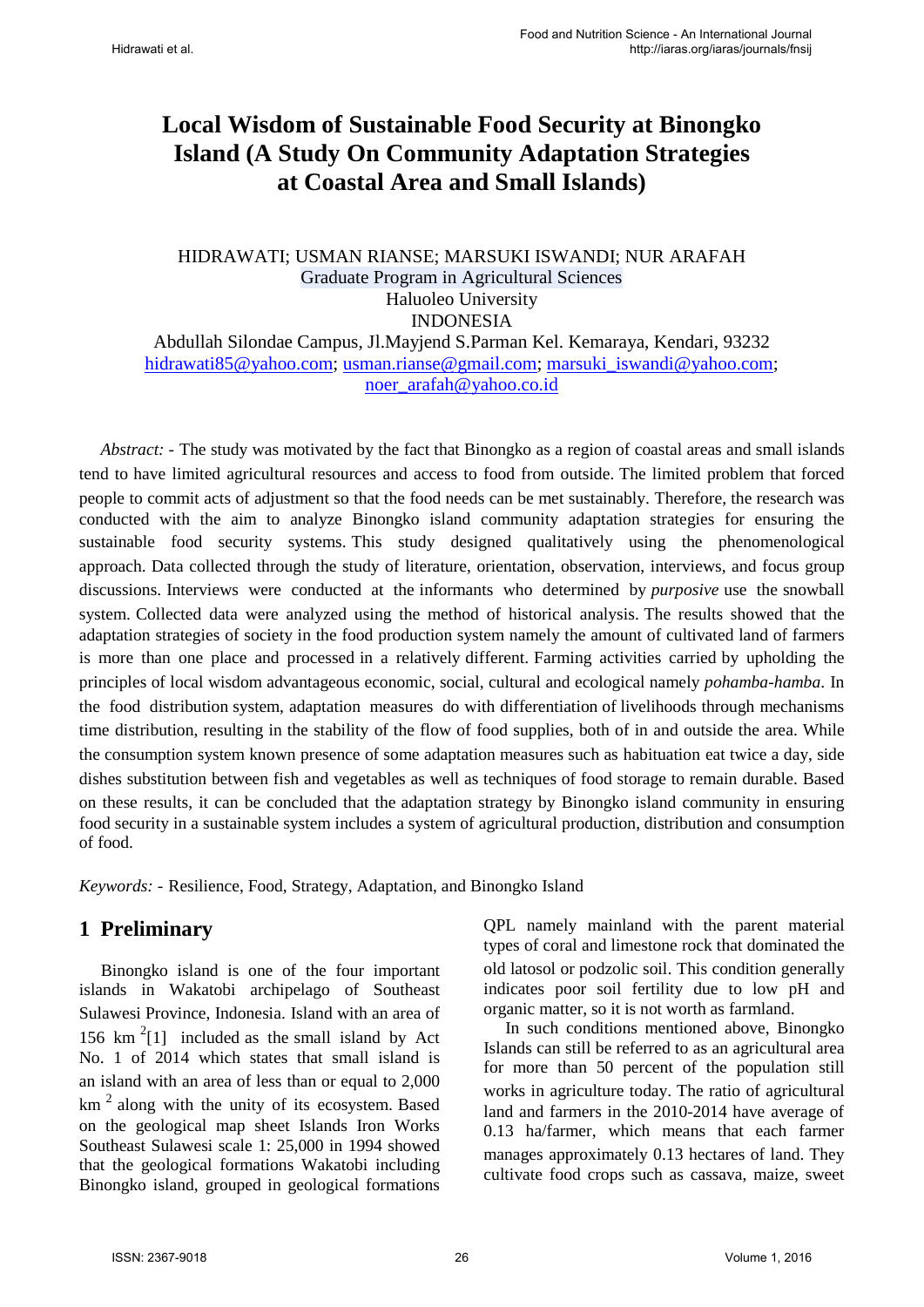potatoes, and peanuts. Production is determined by climate so that is not always there every year. Subsistence agriculture implemented at *kollo[1](#page-0-0)* or on the sidelines of the rocks with the limited land of rock ruins results or plant litter which deliberately dumped by farmers. The system relies on rainwater watering plants with average rainfall over the last 10 years is 0.4 to 288.2 mm/year[2]. In east season, rainfall intensity is so low that agricultural activities not be optimally implemented. In certain seasons, sea waves and it is difficult for Binongko island communities obtain marine products or access foodstuffs from outside the area.

Based on this phenomenon, and refers to a theories about the limitations of agricultural resources in coastal areas and small islands, Binongko society should have no difficulty to ensuring the sustainable of security food. In fact, Binongko Island community still sufficient in food, and statistically was not found that people who suffer from malnutrition or starvation. With regard to this situation, the formulation of the problem in this research that how Binongko island community adaptation strategies for ensuring the sustainable food security?

This study was held with the aim to analyze Binongko island community adaptation strategies for ensuring the sustainable food security systems. Theoretically, the results of this study are expected to enrich the knowledge about community development, adaptation strategies, and food security in coastal areas and small islands. Results of the research is also expected to contribute ideas about the concept, theory or new variables related to adaptation strategies the community, whether its complement or refute earlier theories. In practical terms, the research is expected to provide benefits to the community, environmentalists and regional as well as for the government in formulating public policy development in coastal areas and small islands.

In order to achieve the research objectives, this research using qualitative design with phenomenological approach, which took place in August 2015 until August 2016. The data collected from literature study, orientation, observation, interviews, and focus group discussions. Interviews

were *purposively* obtained and through snowball approach. Collected data were analyzed using the method of historical analysis.

# **2 Adaptation Strategies for Sustainable Food Security in Binongko Island**

Related to unravel the forms of adaptation community in Binongko Island, then used the theory of adaptation to the ecological approach cultural *(Cultural* Ecologi) by Julian Steward (1955), which is also supported by the explanation concept of cultural adaptation expressed by Hardestry (1977), Geertz (1983), John Bannet (1996) and several other expert views. Theories have been due to the creation of food security is a society adaptation process to the environment, which is backed by the indigenous people as a cultural community at Binongko Island.

The basic assumption of the adaptation theory evolved from an understanding that is evolutionary which regards the human effort to adjust the surrounding natural environment, both biologically/ genetically and culturally [3], Steward (1955) explains that human beings as living things adapt themselves to geographic environment [4]. Binongko as coastal areas and small islands have a natural environment (geography) challenging. The challenges due to the high seas marine area which in certain seasons have high waves are difficult to access. Land condition with barren land and rock dominated also a challenge. Therefore, the local community seeks to adaptation measures at natural environment. The self adaptation process can be a behavior modification in order to maintain the existing conditions, coping with certain risks in a new condition, or improvising on the existing conditions.

The change of human behavior as a result of the environment adjustment process has spawned a change of civilization or culture thus giving birth cultural adaptation cumulative. Geertz said that interpret the cultural adaptation as the interrelationships of culture based in the system of culture (system of ideas) and technology [5]. An Adaptation cultural include all inventions that are tailored to the environment [6], where culture includes all human habits that help populations survive in a period, including

<span id="page-1-0"></span><sup>1</sup> Valley landed among the rocks of the hill. There are several *Kollo* which is central to the cultivation of Binongko community namely TanoMeha *Kollo,* Bulawa *Kollo*, Waloindi *Kollo* and others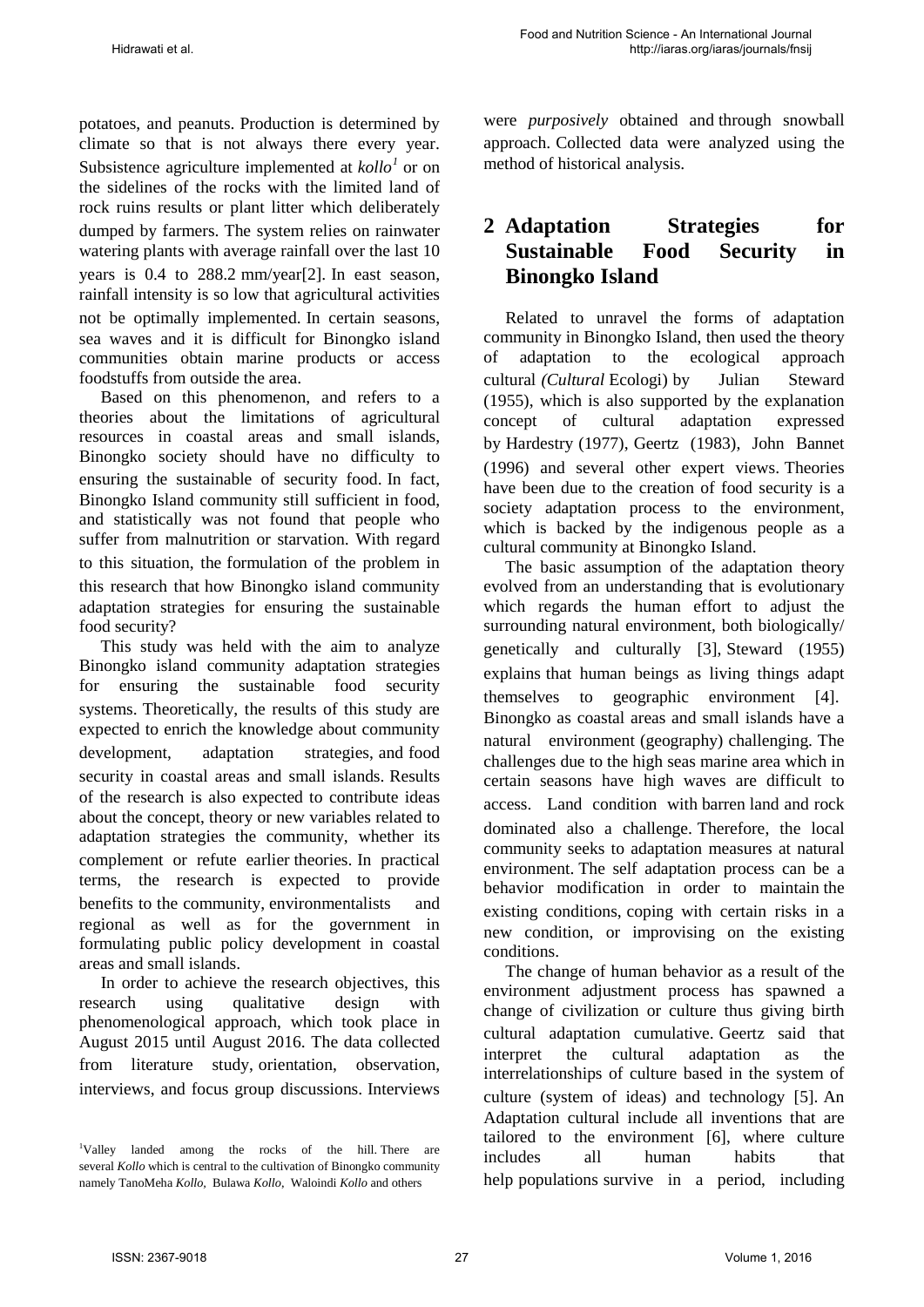economic systems, family systems, and the interests of socialization [7].

The impact of environmental stress depends on the adaptation or response that allows the organism environment adaptation. In this connection KielHofner defines adaptation as a desire to satisfy personal needs and meet the reasonable expectations of the environment where the located of person [8]. Adaptation is something that is done by the system in which a person's life to do something more than to defend themselves, to have a desire for mastery of self or environment and a desire to selfdetermination [9]. The substance of the definition is then going in this study, where adaptation is placed on something related to community efforts have adapt to its environment in order to achieve food security in a sustainable manner.

It should be emphasized that in this context, the sustainable food defined as the condition of food availability<sup>[2](#page-1-0)</sup> and affordability<sup>[3](#page-2-0)</sup> in economic, social, cultural and ecological. In economic means sufficient quantity and quality of food available and affordable to the public. Social and cultural meaning of food available and affordable to the public in accordance with local tradition. Ecologically mean the mechanism of supply and affordability of food upholds the preservation of the environment.

Furthermore, adaptation strategy by Binongko communities in sustainable food security system can be described in detail through the three components, namely the agricultural Production system, production, distribution and consumption of food.

#### **1.1 Agricultural Production Systems**

<span id="page-2-2"></span>The production system is referred to in this study are agriculture as a special arrangement of farming activities that are managed by the ability of the physical environment, biological, and social, economic as well as the goals, capabilities, and resources are owned by farmers who manage them take advantage of the climate elements [10]. Physical and biological, agricultural produce in Binongko island strongly influenced by the characteristics of the land territory of the coastal and

island dominated rock. In connection with this condition, then the local people perform adaptation actions, among others:

- a. Each head of the family has a agriculture land more than one place at a time clearings are relatively different. However, the type of crops cultivated are the same relatively, covering crops and plantation crops. Some land can open in the east, while others land on the west season. This meant that when the land has been completed in the crop, there was still no land more ready for harvest. More than ownership a typical farm was also intended as a form of inventory and effort in situation case of food shortages, particularly in case of attack pest on a typical farm. In addition, land ownership is more than one place is also a strategy of farmers to face agricultural land resources limited. Binongko farmer's has average a land area of 0.13 ha and is generally located in *kollo* or the expanse of rock with a bit of ground. The narrowness of control over land has fueled farmer's to multiply the amount of lands;
- b. Mechanical cultivation is done by upholding the values of local wisdom as adaptation strategies in the preservation and sustainability of natural resources. It can be seen among others from land clearing mechanism, which despite doing most of slash and burn. However, these activities carried out by certain means $4$  so as not to cause fires by leaving vegetation or trees. Vegetation in the form of woody trees should be left to grow and not cut down, even if the need to cut down then just cut down to half only. Trees are cut down half usually functioned as pole climbing (*kacinae*). *Uwi (Dioscorea, sp)* plants and nuts as well bird perches in order to eat and remove waste as fertilizer on farmland around. Furthermore, for the maintenance of the plant for example fertilization does not use chemical fertilizers, but the use of plant litter collected on the plant roots around the base of the stem (*katambari*). Similarly to the crop pest management techniques that only use

<span id="page-2-1"></span><sup>&</sup>lt;sup>2</sup>This means that the food was in sufficient quantity and quality to meet the needs of the community [11] or the food was in a reasonable condition and evenly [12]

<span id="page-2-0"></span><sup>&</sup>lt;sup>3</sup> This means that every people have ability to obtain food, both in terms of price, time and place [13]

<sup>4</sup> Slash and burn is done by collecting the grass has been cut down or removed in certain places and made line (*ilaran*) to ensure that the fire did not spread to other land. Combustion also take into account conditions season and wind direction as well as not to burn around woody trees.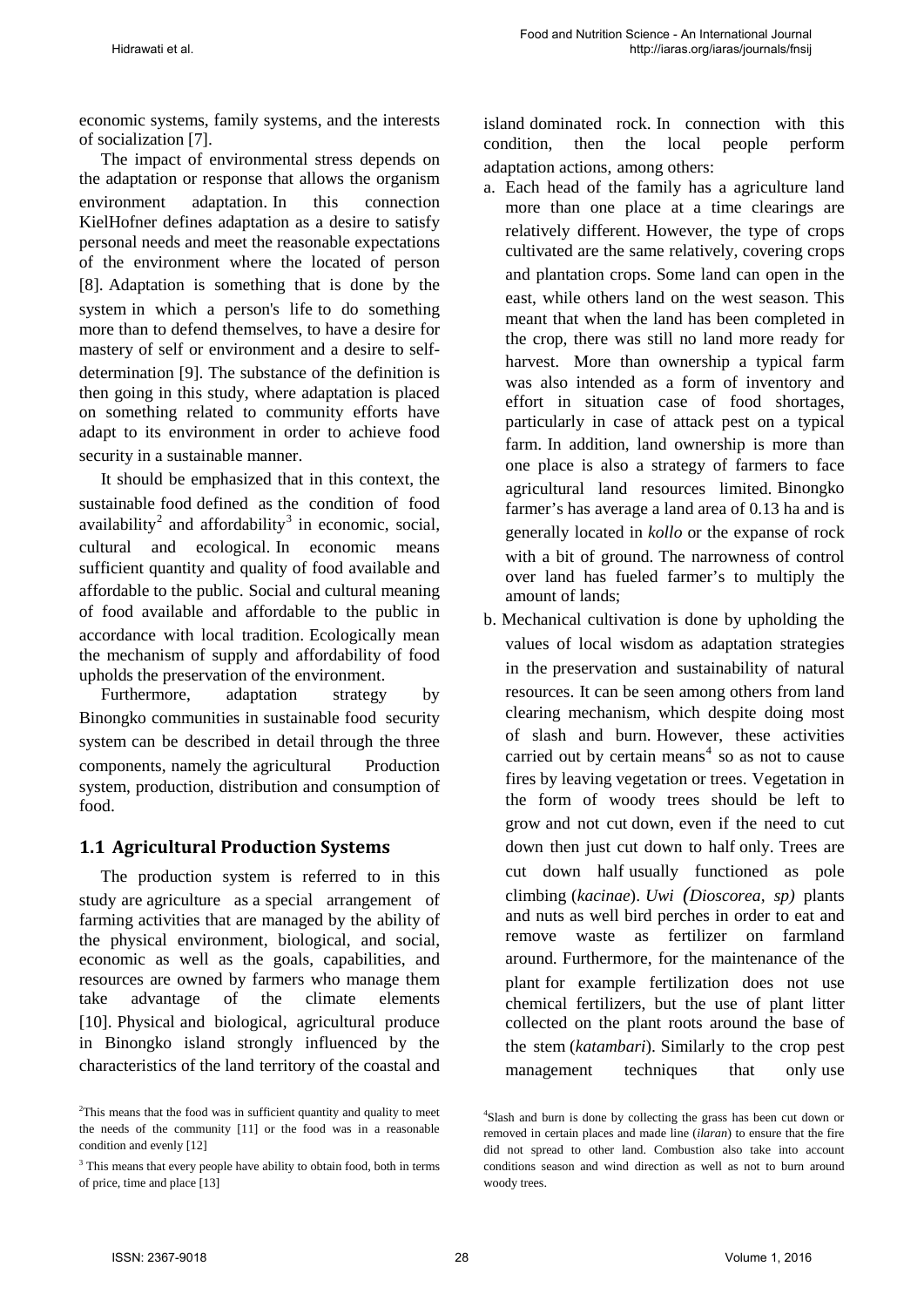rituals<sup>[5](#page-2-2)</sup> and abiding by the terms *(Homali)*<sup>[6](#page-3-0)</sup> which is believed to be the farmer.

From the social aspect, one form of community adaptation strategies related to the efforts ensuring food security in a sustainable manner by the maintenance of local wisdom that mutual cooperation *(pohamba*-*hamba*) in agricultural systems. *pohamba*-*hamba* executed by 5 to 10 members. According Wa Aniru (interview, February 13, 2016) that the first of these activities normally carried out with family or others outside the family, but in recent years have only implemented among families because it has begun to apply the wage system in the open field. *Pohamba*-*hamba* took place when weeding or clearing land and harvesting, as well as a rotation from one field to the other members [14].

*Pohamba-hamba* as local wisdom provide space for the whole community to be able to manage the farm, although they have in terms of numbers of manpower and financially. At the stage of heavy work such as clearing and harvest they may be assisted by other community members. The family that works a little amount of energy, widows or wives who left sailed by her husband can stay on the land and planting various types of crops to meet their needs. As such, agricultural products and continually assured its availability.

Economically, agricultural yields are only sold when the family consumption needs are met. At the stage of heavy work such as clearing and harvest they may be assisted by other community members. Minimization of the sale of agricultural products is one form of adaptation strategies for speculative or guard. Farmers prefer to save their crops rather than sell because they are worry will be a shortage of food, they perform acts of preservation of foodstuffs that have been harvested, for example storing cassava and corn dry above the kitchen fireplace, and immerse *uwi (Dioscorea sp)* into the soil after the harvest.

#### **1.2 Food Distribution System**

As said above that the commercial designation for crop farmers is not a priority because of the pattern of subsistence farming, but it is undeniable that along with the development of human civilization, the farming product then economic value. Therefore, the distribution process of agricultural products in internal and external become a demand to be acted by every farmer, especially for those who have excess harvest for consumption.

Adaptation strategies in the food distribution system have differentiation livelihoods characterized by certain time-sharing system. In addition to work as farmers, Binongko island residents also became the gob or inter-island traders, blacksmiths, and only a small proportion become civil servants. In east monsoon rainfall intensity is very low, making it difficult for cultivated agricultural activities and people opt for a more intense shipping activity. In the spring of western society will conduct farming activities and those that remain shipping. The cruise is done by men, while women do a lot of crops are grown. But in the period of resting from shipping activities, many of the men who choose to manage the farm because it is considered as the granary which nearest food for the families who sailing leaved.

The differentiation livelihood has opened the scope of food distribution. Since the 1960s there has been a distribution of food, both inside and outside the Binongko island. In the Binongko island, the current food distribution generally move From Cia- $Cia<sup>7</sup>$  $Cia<sup>7</sup>$  $Cia<sup>7</sup>$  community who live in the Village Mayor, Desa Jaya Makmur, Lagongga village, village-Kampo Kampo, Village Oihu, Waloindi Village, and Village Haka; go to Kaumbeda<sup>[8](#page-3-2)</sup> communities at Rukuwa Village, Village Palahidu,

<sup>5</sup> Example of a ritual to avoid pests in the transition season (northerly/ *napa*) ie by planting coconut palm on the four sides of the garden and spells prayers/incantations (La Halibu, interview, March 12, 2016), Impaired mice (rat) avoided by calling mice as 'oputa' (Rapia, interview, March 10, 2016) or by flushing the entire side of the garden with a water solution of rat droppings while spells prayers/incantations (La Rabu Mbaru, interview, March 14, 2016).

<span id="page-3-3"></span><span id="page-3-2"></span><span id="page-3-1"></span><span id="page-3-0"></span><sup>6</sup> Pemali or taboo in Indonesian, namely a prohibition or a strong social prohibition against words, objects, actions, or those who are considered undesirable by a group, culture, or society (http://kbbi.web.id/implementasi accessed on February 20, 2016), for example, so that farmland is not attacked rat, then it should not eat and drink while strolling in the garden (La Halibu, interview, March 12, 2016) or children should not be walking around in the house at night day while carrying a lit lamp (La Wednesday Mbaru, interview, March 14, 2016).

<sup>7</sup> One of the communities that inhabit the island Binongko. The founder of the kingdom named Sumahil Tahim Wali Alam derived from Cia-Cia (local South Buton) [15]. Community Cia-Cia massively dating to Binongko Island since around the end of the 17th century

<sup>8</sup> Are also communities that inhabit the island Binongko that ethnographically an original community Wakatobi[13]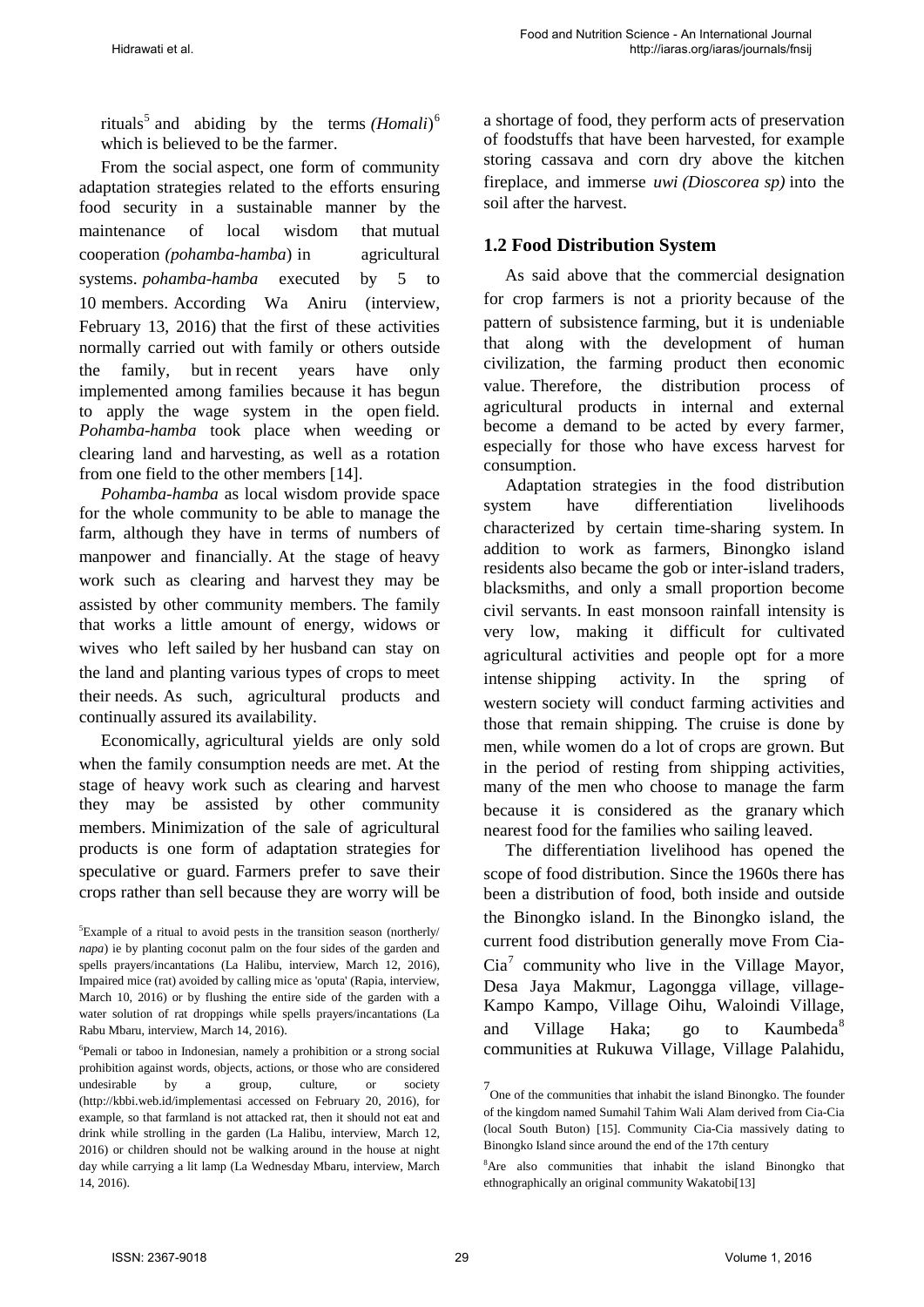Village Taipabu, Village Makoro, Palahidu West Village, Village and Village Popalia Sowa. Community of Cia-Cia occupies most locations fertile farmland at Binongko Island. They are known sustaining life in dry land [16] and many of them work as farmers (La Rabu Mbaru, interview, March 14, 2016). The results of the Cia-Cia communities agricultural more than sold to Kaumbeda communities because (1)The number of farmers in the Kaumbeda relatively small, many of them working as a blacksmith, a gob or inter-island traders; (2)Kaumbeda region occupies relatively less fertile agricultural land, so that even though they cultivate crops, but the results are not the same as Cia-Cia (La Halibu, interview, March 12, 2016; Ibrahim interview, March 8, 2016).

Externally, agricultural products Binongko Island communities were also distributed to the surrounding islands. Twice a week, namely on the market day in Tomia, agricultural yields of food crops such as *opi[9](#page-3-3)* and various types of *uwi* and vegetables. Beginning, the transportation of agriculture product is transported to Tomia Island by sailboat. However, since the 2000 year star use a motor boat.

Meanwhile, the flow of goods from outside the Binongko island move of the surrounding islands, both of the islands are still included in the group of Tukang Besi archipelago, Sulawesi Island, Nusa Tenggara archipelago, Maluku, Java and Sumatra. Nusa Tenggara Archipelago many supply of foodstuffs such as corn can be processed into a variety of carbohydrates food sources as rice corn *(katebha /bingkoro).* In addition to corn, the islands of Nusa Tenggara and Maluku were also plenty of dry cassava supply *(konokau kofungo /* kalla),while the rice is generally brought from Java or from Bau-Bau South East Sulawesi.

The mechanism of food distribution on the Nusa Tenggara islands, Maluku, Java and other islands is largely determined by the community shipping schedule. At the end of the season the west which is about a month from April to May, sailors will be heading to the eastern part of Indonesia (region Maluku islands and surrounding). There, sailors would buy natural products such as various spices and copra for sale to the eastern part of Indonesia (Java) and even abroad (Malaysia, Singapore, the Philippines and others). When returning from the eastern region of that, the voyagers brought foodstuffs such as rice, corn, dried cassava, and various vegetables are durable (pumpkin and cabbage).

For sailors, foodstuffs from outside is a source of basic foodstuffs, and are usually purchased in large numbers by considering its availability during the season cruise (approximately one year). Almost every house in Binongko island there are barns such as rice, maize and dried cassava, while results farm is used as an addition to or support of such food ingredients. In contrast, for the farmers, agriculture products are the main source of food, and foodstuffs from outside is an addition to or supporting their agricultural products. Usually the farmers to buy food from outside after selling their crops or to exchange the results of the farm with food brought by sailors

#### **2.3 Food Consumption System**

Food consumption systems referred to in this study include the composition of the diet and daily food menu. Binongko Island communities have diets and the food menu settings system as a form of adaptation strategy in sustainable food supply. Under normal conditions, the community mealtime is twice a day (morning and afternoon) and those that three times a day (morning, afternoon and evening). Generally it is twice a day as an attempt to save the amount of food consumption and habituation in the event of food shortages. Efforts Even this gave birth to the stigma in society, especially for children that dinner was *homali* because it can make mice very much at home and can beat people (La Ari, interview, March 10, 2016), inviting the evil intentions of others as a result of sound kitchen appliances (Wa Niru, interview, March 11, 2016). In addition, the activities of eating at night tend to be avoided because of a dark atmosphere, especially in areas that have not commercial power. Citizens are also usually sleep early in the evening in order to wake up more quickly because

<span id="page-4-0"></span><sup>9</sup> Raw foods derived from cassava processing by making ie after cassava is harvested, then peeled, washed, dried, shredded, packed in plastic bags and hard press with a special tool so that the water content in it trickled out. After drying, *opi* packaged using banana leaves, plastic bags or sacks. The *opi* selling price start from Rp20.000,- to 120,000, depending on its size. *Opi* is used to make *soami* is one of the Wakatobi tradisional food.